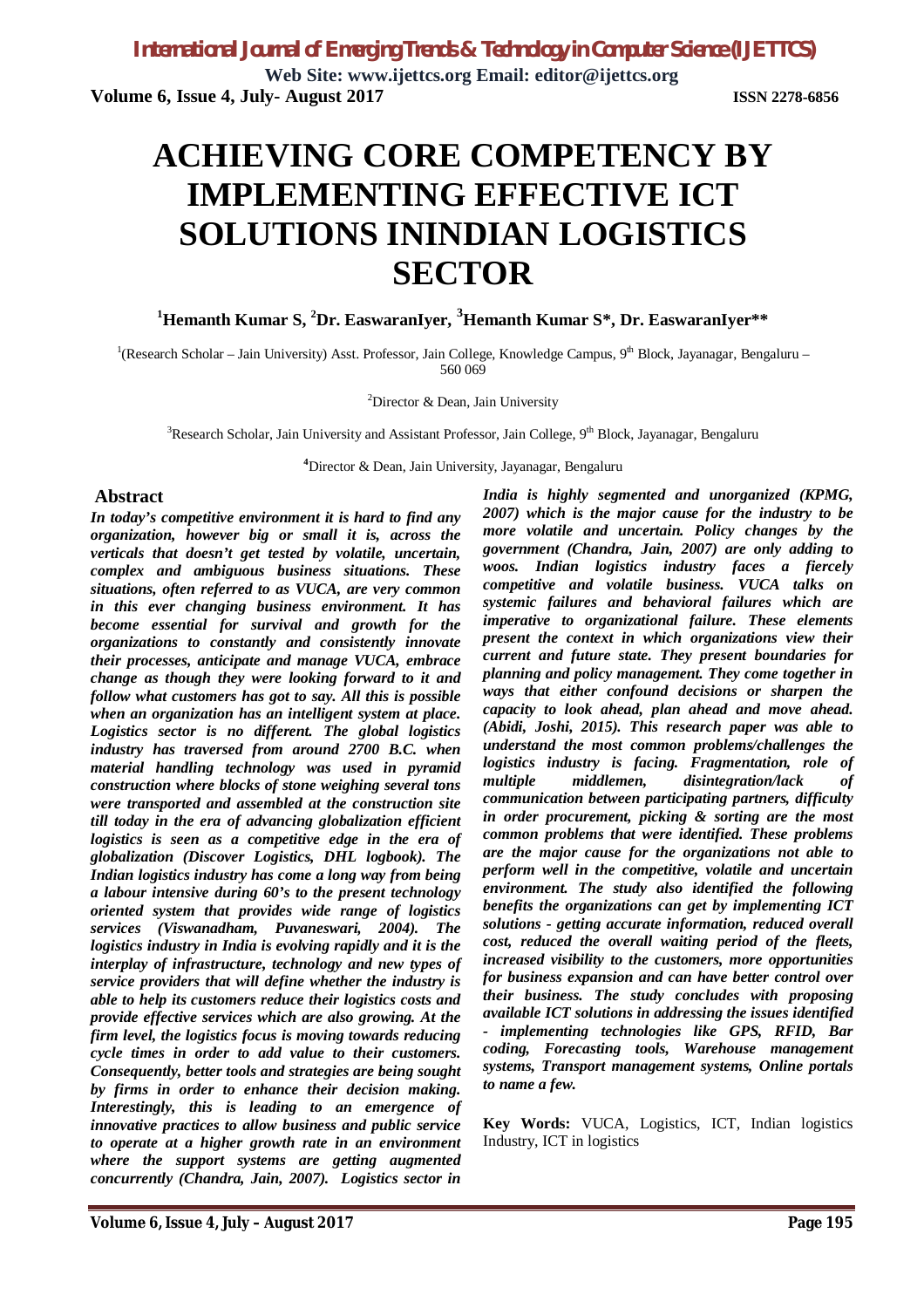**Web Site: www.ijettcs.org Email: editor@ijettcs.org Volume 6, Issue 4, July- August 2017 ISSN 2278-6856**

# **1.Introduction**

Business competitiveness is nothing new for any business establishment given the current scenario. Any businesses, irrespective of their years of existence, across the domains have gone through various ups and downs which are inevitable. These variations could be due to various internal and external factors. The internal variations are usually caused by people and processes as these two are an integral part of any organization and take part in all the decision making processes. The external variations are the results of various known and unknown factors.There are organizations which have combated these variations/uncertainties and there are organizations which just succumbed under the tremendous pressure. Those who continue to exist are successfully able to foresee the turbulent market behavior which is the result of many factors. Volatile and uncertain markets & economies are also among those factors that add to market turbulence. Volatility and uncertainty in the likes of demand & supplies, government policies, changing trends among the consumers, technology, buying pattern, have become very common in the market place. In today's competitive scenario, there is no business which is not affected by volatile, uncertain, complex and ambiguous economic conditions. It has become a part of their routine.

**VUCA** stands for volatility, uncertainty, complexity and ambiguity. Historically, the strategic term was used by the US Army in late 1990s for the post-Cold War world.However, VUCA has become a popular term among business leaders in recent years, especially after the 2008- 09 financial crises, as a clear reflection of the modern world. It is even believed that VUCA has become the "new normal"<sup>1</sup>.

Latest innovations on the World Wide Web (www) have led to a huge transformation in the way the world exists. It has had a huge impact on the lives of the people and the business establishments in the way they function and live. The consistent and exponential growth of the e-commerce industry (the global CAGR of e-commerce industry is set to be  $10.7\%$ <sup>2</sup>) across the globe has triggered insecurity among the establishments in their business processes, making the scenario more volatile and uncertain. Not to forget market complexities and ambiguous future.

The volatility and uncertainty in internal and external environment has made logistics issues more complex. Order fulfilment, picking & sorting, customer responsiveness, integration among the participating partners and flexibility are the key issues to respond to market volatility and uncertainty thereby gaining an upper hand in this competitive environment.

# **Indian Logistics Industry**

The logistics industry across the world rests on the pivotal idea of reducing costs for customers and providing efficient services. In India, the logistics industry has been growing by leaps and bounds. Although the Indian logistics industry is recording a steady growth, it seems to be somewhat stagnant at crossroads. Thanks to the ongoing global economic uncertainty and its impact on Indian economy. But given the various initiatives by the Government of India (Make in India, Digital India, Smart Cities development, Establishment of Food Parks are some of the examples), it may not wonder many if Indian economy will walk past this uncertainty. Logistics industry in particular has well positioned itself to post an exponential growth owing to these initiatives, focus on developing infrastructure, proposal to introduce GST, rise in the e-commerce industry, rising investment in the sector, to name a few. This offers opportunities across the spectrum for companies in transportation, storage, distribution, and allied services, according to a report by MotilalOswal Securities Ltd<sup>3</sup>.

According to the latest research by Frost and Sullivan<sup>4</sup>, the Indian logistics market recorded revenues of about US \$104.10 billion in 2014, witnessing a growth of about 4.9 percent over the previous year. Transportation accounts for about 60 percent of the market revenues. The Indian logistics market is likely to witness consistent growth of around 6-7 percent every year during the period 2014-2020 and reach revenues of about US \$150-\$160 billion by 2020.



**Fig. 1:** Segmentation of Indian Logistics Market, 2014

Empirical evidence suggests the Indian logistics industry grows at 1.5-2 times the GDP growth. Indian logistics sector is estimated to have grown at a healthy 15% in the last five years. However, growth in sub-sectors varies, with the lowest being in basic trucking operations and highest in supply chain and e-tailing logistics. It is estimated that the share of India's logistics spend in GDP (2014) at 13% (versus 7-8% in developed countries), implying overall size of \$180-220 Bn (direct costs +wastages from inefficiencies). A comparison with other countries shows inefficiencies are high in the Indian logistics sector<sup>5</sup>.

<sup>3</sup>Logistics|Transformational Times, March 2015, MotilalOswal Securities Limited <sup>4</sup>Mega Trends in the Indian Logistics Sector for 2015-16, Frost and Sullivan and the CII

Institute of Logistics <sup>5</sup>Logistics|Transformational Times, March 2015, MotilalOswal Securities Limited.

<sup>&</sup>lt;sup>1</sup>Krungsri Research

<sup>2</sup> www.statista.com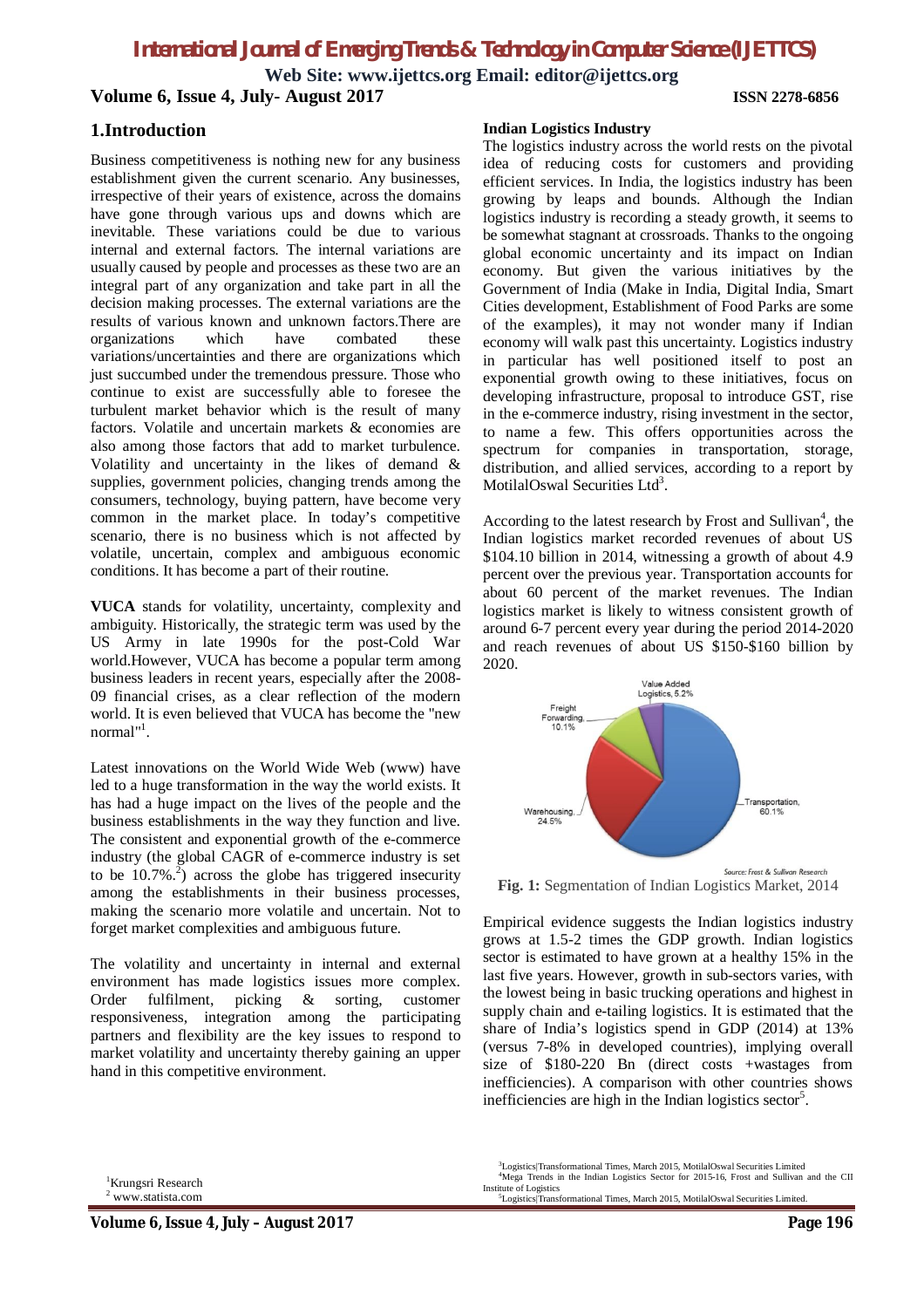**Web Site: www.ijettcs.org Email: editor@ijettcs.org**

# **Volume 6, Issue 4, July- August 2017 ISSN 2278-6856**

Last two decades has witnessed a technological revolution offering solutions to make logistics and supply chain management more effective and efficient than it has ever been. One of the three major flows of supply chain management is "information flow". It is said 'no product flows unless information flows'. One of the key components to meet this requirement is the adaption of Information and Communication Technology (ICT). The necessity to meet ever growing customers' expectations in a speedy and effective manner has left no option for the supply chain partners but to take maximum advantage of ICT. This has enabled them to create a strong network among the participating companies to ensure continuous flow of supply and demand information. This has led to an increased level of intensity for information requirement.

On the other hand, ICT has witnessed exponential development that has been strongly influencing the logistics services industry, making the companies involved, transform themselves from 'brick & mortar' to 'brick & click' in a very short period of time. This has opened up challenges among the competing logistics organizations across the globe. The scene is not as good in India. Reasons may be many. Unlike in some developed countries, the Indian logistics industry lags behind in adapting ICT. This can be attributed to constraints on investment in ICT, highly unorganized, varying levels of professionalism, traditional resistance to change, etc.

## **Volatility in Logistics Industry**

According to PremVerma, chief executive officer at TML Distribution, which is Tata Motors' outbound logistics division, the slowdown and lack of legislative progress have taken its toll on the logistics market in some respects. Automotive Logistics Magazine in 2013 reported that the government is struggling to cut a growing budget deficit, while bureaucracy and corruption at both central and state official levels are thought to be holding back considerable amount of investments, particularly in India's woeful transport infrastructure.As the head of procurement at a leading OEM,R. Dinesh, co-chairman, CII Institute of Logistics Advisory Council, said, "Volatility is the biggest problem in today's environment." Volatility erodes the value of forecasting, production planning, and scheduling and creates problems with under- and overcapacity.

A research report published by A T Kearney focuses on the logistics cost in India. It goes on to claim, based on their research analysis, that the cost of logistics has a big impact on the supply chain because of India's predominant use of road transport. Logistics costs as a percent of sales are about 1 to 1.5 percent higher than in other Asian markets (as represented in the figure). Fuel and wages, which drive up road transport costs, are expected to increase.

Logistics costs are high for India's automotive supply chain



**Fig 2:** Logistics Costs as percentage of sales

## **STATEMENT OF THE PROBLEM**

Logistics firms need to manage information effectively and to integrate several activities including inbound and outbound transportation, distribution, warehousing, and fleet management, in order to streamline the physical product flows of their customers. The ICT systems are important to logistics, since they make available the right information, at the right time, at the right place, to the right person (which is also known as E-logistics). ICT systems are critical for managing logistics operations. Lack of timely information may lead to improper management of the above mentioned issues, impacting the overall performance of the organization. From the initial review of literature and various industry reports mentioned, it is evident that the Indian logistics industry is way far in achieving excellence from their overseas counterparts.

# **2.Literature Review**

Managing businesses in volatile times, 2014: Through scenario planning, businesses will be equipped with greater flexibility and readiness to tackle incoming risks and uncertainties.Meanwhile, a new generation of economists are beginning to acknowledge that old-school theories and forecasting tools that rely on historical data may not be adequate to understand and forecast the new world, where so many structural changes are taking place that cycles are no longer obvious. Therefore, what we need is more systems thinking, greater room for imagination, and better acceptance of highly varied views and stances.

While Indian economy did not witness a significant slowdown when global volatility first started peaking in 2008, recent years have seen Indian business also searching for growth. The India economy has significantly slowed from 9.5 per cent to 4.5 per cent, rupee depreciated from 40 to 63, even the industrial output has fallen. While most companies recognize the need for action, few are able to respond appropriately and on time.Manish Chandra, Managing Director, Accenture Strategy – Operations, explained, "A global research indicated that businesses are aware of the challenges - for instance, 90 per cent of the companies believe that establishing robust systems and process in place is important to address volatility, only 10 per cent of the companies have implemented the same. And these 10% companies are 75 per cent more profitable than their peers.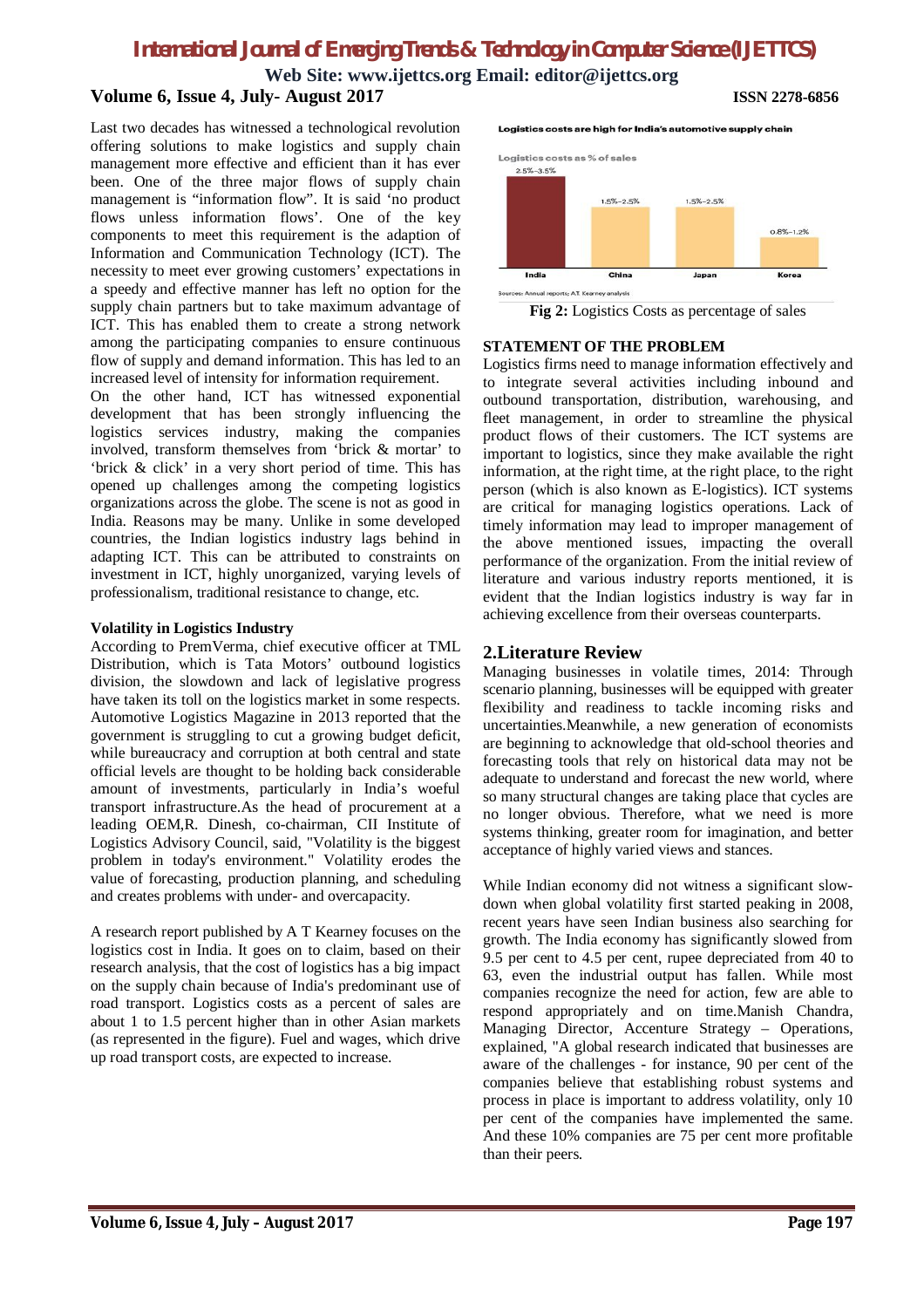**Web Site: www.ijettcs.org Email: editor@ijettcs.org Volume 6, Issue 4, July- August 2017 ISSN 2278-6856**

**SurajitMazumdar, 2013:** Contrary to many optimistic perceptions about the Indian economy's future prospects, this paper argues that the next two decades will be a period of great uncertainty. A path pockmarked with great economic and political turmoil, rather than a sustained and smooth process of economic expansion is what is likely. These are inherent in the growth trajectory of the Indian economy – which will continue to be biased towards<br>services and construction activities rather than services and construction activities rather than manufacturing and which will bypass the majority of Indians. If there is to be any different story, it will not come from the economic trajectory endogenously producing a shift to a more stable trajectory. Rather, it is the politics of redistribution that it may give rise to that has to be the source of change. The fact that it may give rise to such a politics does not, however, mean it will.

**Diatha Krishna Sundar**, **2001,** states: "Historically Indian transport sector is burdened with low end IT solutions, stand-alone applications, very labor-intensive operations and lack of standard equipment usage across the transportation companies. The low skill level of the workforce is also a major impediment in transforming this industry into exploiting IT services. Besides these, the low profit margins, lower yield miles per truck per month due to bad conditions of the roads are discouraging trucking companies from exploiting the possible IT enabled services. The government agencies involved in facilitating the material movement, like central excise and customs, regional transport departments, toll and tax collection agencies is not yet moved into E-Governance paradigm creating a major void in transforming the whole logistics industry into information age."

Diatha concludes that "The "virtual logistics network framework" addresses services in the areas such as asset management, logistics productivity, global reach, inventory chain optimization, distribution management, reverse logistics, warehouse management, transport capacity matching, transport brokerage, and real time interface with federal agencies for speedy document clearance. In addition, if all the check posts are linked with concerned government agencies the delay could be considerably reduced. These processes in turn increase the productivity of the truck and enhance the profitability of operations."

**Pankaj Chandra, Nimit Jain,2007,** state the following: Use of technology is quite limited – both IT and engineering equipments in order to increase productivity and service. An in-appropriate evaluation of the diverse benefits of technology has led to higher usage of manual labour across the logistics industry whether it is in the distribution activities or within plants.Technology in the logistics chain is being upgraded bringing better visibility on customer off-takes (though an absence of cash registers and the accompanying regulatory discipline to avoid tax evasion stand in the way of automated data updation). Introduction of more efficient transport technology and mobile communication has the potential of changing the logistics practices in the industry. Increasing competition

and the low penetration of IT also implies that the scope for change is immense and imminent.The need is to link physical logistics processes with communication technologies –building on the strengths of the IT and mobile communication industries. While the use of IT for logistics management is increasing, it is largely limited to large size firms.

# **3.OBJECTIVES OF THE STUDY**

- To understand the uncertainties faced by logistics industry
- To study if implementation of ICT can lead to improved coordination leading to organizational growth
- To propose tentative framework for better ICT usage in logistics organizations

# **4.METHODOLOGY**

A descriptive study was conducted by 50 randomly selected samples from the industry. For the research purpose, both primary and secondary data are utilized. Primary data was collected through structured questionnaire. The secondary data sourcesare various published reports that are related to the research topic.Data analysis wasconducted using MS Excel (for initial tabulation of data, and simple data analysis) and IBM SPSS (for arriving at cross tabulation, descriptive statistical measures).

# **5.LIMITATIONS OF THE STUDY**

- The study is limited to road transporters only.
- The study is conducted in and around Bangalore city. As the logistics industry is the most fragmented one can find organizations with branches across in the city.
- Data collected may be biased as some of the respondents may / may not want to implement technology.
- Sample providing the data may not be qualified. At times respondents had to be explained about the technology and the how it may help their day to day processes.

# **MAJOR FINDINGS**

# **Demographics:**

- Most of the respondent organizations were partnership firms. And the analysis based on the findings reflect the fact that though firms have flexibility in terms of operations, decision making, expansion, diversification, the same attributes may also cause disadvantage to the firm in case one of the partners has a problem/casualty.
- It can also be inferred that organizations are in the industry for significant period and understand the nuances of the industry so as to decide what is best for them in order to be competitive.
- The findings substantiate the fact about fragmentation of the industry. Organizations have less number of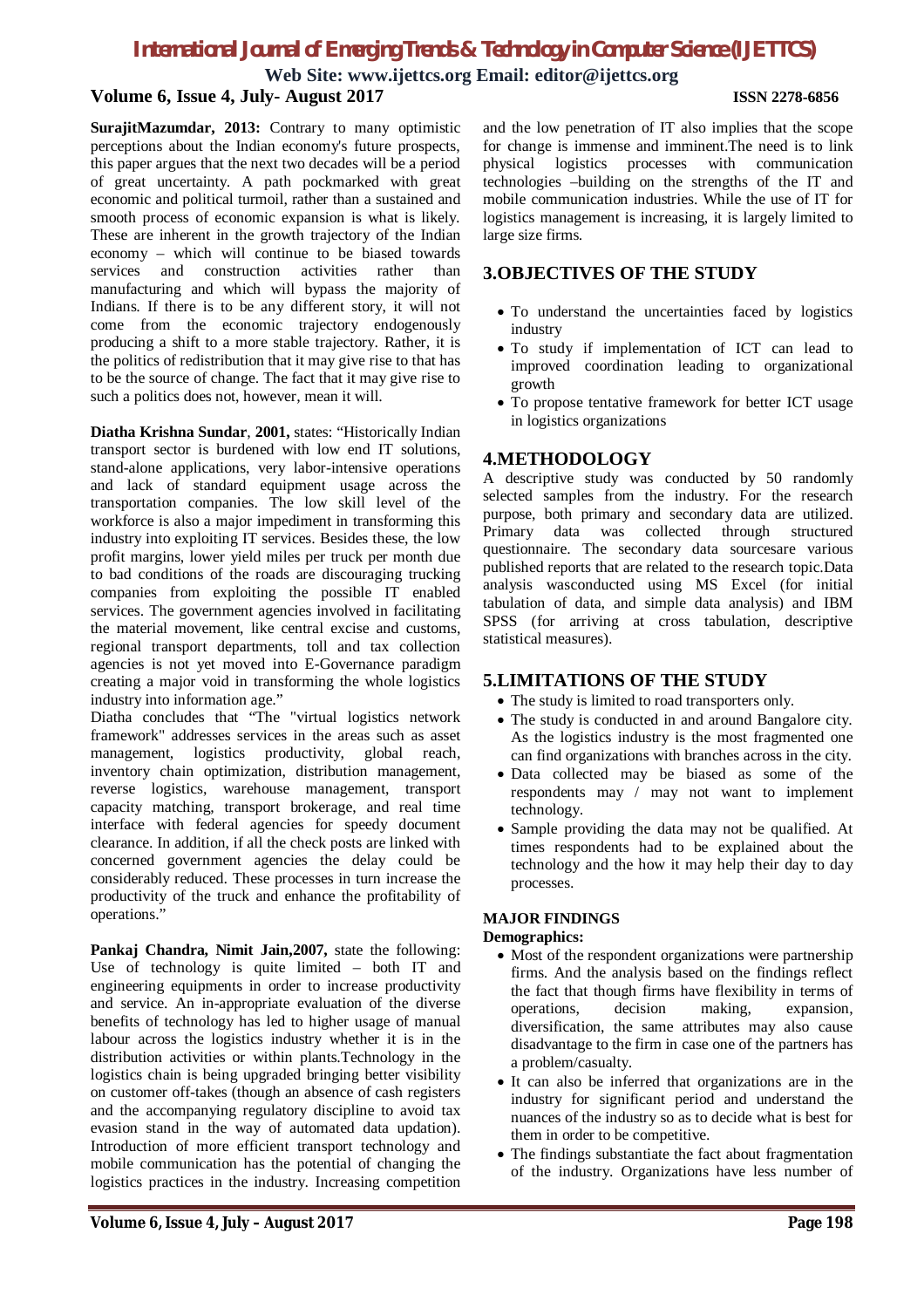**Web Site: www.ijettcs.org Email: editor@ijettcs.org**

# **Volume 6, Issue 4, July- August 2017 ISSN 2278-6856**

fleets and are dependent on other fleet owners in case of demand-supply mismatch.

## **Adaption of ICT:**

- This analysis helped in understanding the fact that though ICT is in use in the industry, it is limited mostly to access internet and perform basic activities classified under office automation.
- Almost all the respondents are willing to connect through a system to other integrating partner in the industry to fulfill the customer needs. This indicates how fragmented the industry is and the need for integration among them.

#### **Order Procurement:**

- Almost all the respondents procure the order through intermediaries. Though there are organizations who procure directly from their clients, intermediaries contribute to the maximum.
- It can be inferred that intermediaries play a major role in getting the business. Though there are organizations who get the orders directly from the customers, a combination of direct orders and through intermediaries always work.

#### **Problems faced by the industry:**

- The major problem faced by the industry is that of multiple middlemen playing critical role in operating the industry.
- Absence of adequate and timely availability of the vehicles to fulfill the orders is another major challenge.
- The respondents felt that feeble communication among the concerned partners, and multiple middlemen are also considered as major problems.
- Lack of visibility to the customers, low capacity utilization of trucks and lack of focus on time sensitivities are also adding complexities to the already unorganized industry.
- All these problems are hampering the growth of the industry contributing to more complexities in operating the business. This analysis suggests that there is an urgent need to challenge these obstacles in an organized manner.

#### **Benefits anticipated from ICT implementation:**

• The respondents are in favor of getting accurate information, reduced overall cost, reduced the overall waiting period of the fleets, increased visibility to the customers, more opportunities for business expansion and can have better control over their business, if they implement ICT. The study also suggests more opportunities for business expansion followed by increased frequency of orders and improved order fulfillment as benefits by the ICT implementation.

However, when we consider the overall responses, we can infer that almost all the problems/challenges faced by the industry can be tackled by using effective ICT solutions. From the following illustrations it is evident that there exist ICT solutions suitable for all type of organizations and their processes which can be implemented effectively to combat the business competitiveness.

## **IT helps**

At the India conference organized by Automotive logistics magazine, VinodhaJeyanthilal, India General Manager, IT Learning and Development, Ford Motor Company, quoted, "one of the most significant developments for aftermarket is Ford's IT implementation, which will give the carmaker's spare part network significantly higher levels of visibility and automation. "This system will integrate all of the country's operators onto a single software platform for forecasting and inventory planning." She continued saying "some of the system's main features include a centralised forecasting across all of Ford's part depots, along with an automatically created bill of distribution. Transport and routing will also be determined by the system. We expect that we will be able to carry less inventory as we better integrate the supply chain."

Terra Technology, that helps companies outperform in volatile markets through automated and mathematicallysophisticated supply chain software solutions, has published in its website that mitigating market volatility risks has become a boardroom concern across the globe. Though market volatility is beyond the ability for individual companies to control, it is possible to control the effects of volatility with new forecasting technology.New algorithms to automate real-time processing of masses of data and to extract meaningful information from the noise now provide the means to control the effects of volatility. Lightening your inventory footprint through better forecasts reduces risk in several key areas, the largest of which is demand uncertainty. According to the A T Kearney research analysis, technology and automation can help the supply chain and logistics industry in many ways as mentioned in the figure.



Technology and automation can help manage automotive product complexity

# **Fig 3:** Technology and automation solutions for the logistics and supply chain industry